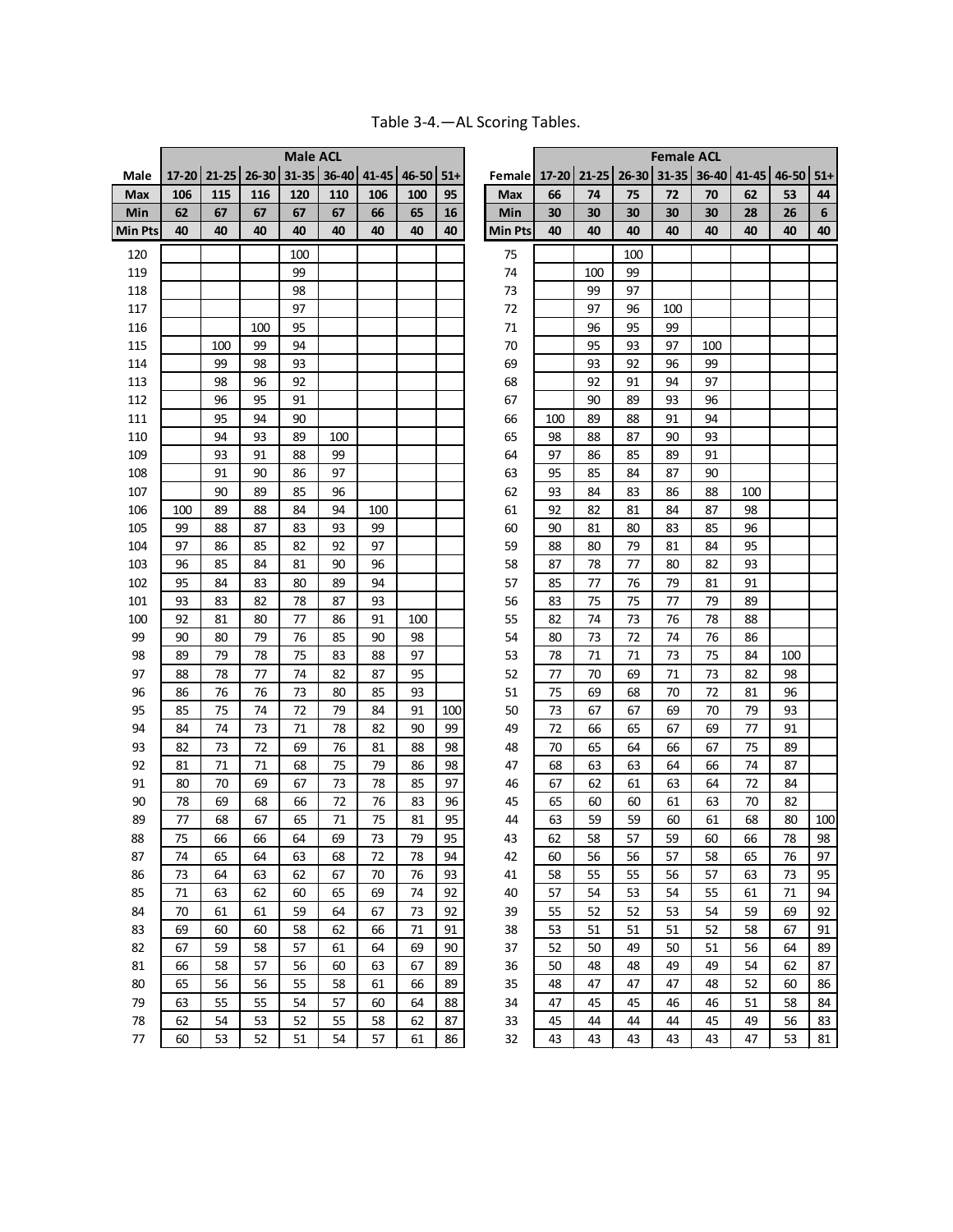| 31-35 36-40 41-45 46-50<br>Female 17-20 21-25 26-30 31-35 36-40 41-45 46-50 51+<br>17-20 21-25 26-30<br>$51+$<br>Male<br>115<br>106<br>116<br>120<br>110<br>106<br>100<br>95<br>Max<br>66<br>74<br>75<br>72<br>70<br>53<br>Max<br>62<br>44<br>62<br>67<br>67<br>67<br>65<br>Min<br>30<br>$\boldsymbol{6}$<br>Min<br>67<br>66<br>16<br>30<br>30<br>30<br>30<br>26<br>28<br>Min Pts<br>40<br>40<br>40<br>40<br>40<br>40<br>40<br>40<br><b>Min Pts</b><br>40<br>40<br>40<br>40<br>40<br>40<br>40<br>40<br>50<br>53<br>41<br>51<br>79<br>76<br>59<br>51<br>51<br>55<br>59<br>86<br>31<br>42<br>41<br>41<br>42<br>45<br>75<br>58<br>50<br>50<br>49<br>51<br>54<br>57<br>85<br>30<br>40<br>40<br>40<br>40<br>40<br>44<br>49<br>78<br>74<br>56<br>29<br>49<br>49<br>48<br>50<br>52<br>55<br>84<br>42<br>47<br>76<br>73<br>55<br>48<br>47<br>47<br>48<br>51<br>54<br>83<br>28<br>40<br>44<br>75<br>72<br>54<br>52<br>27<br>73<br>46<br>46<br>46<br>47<br>49<br>83<br>42<br>$71\,$<br>52<br>45<br>46<br>82<br>26<br>$72\,$<br>45<br>45<br>48<br>50<br>40<br>70<br>25<br>51<br>44<br>44<br>43<br>44<br>46<br>49<br>81<br>70<br>69<br>50<br>43<br>42<br>42<br>43<br>45<br>47<br>80<br>24<br>68<br>79<br>67<br>68<br>48<br>41<br>41<br>41<br>41<br>43<br>45<br>23<br>67<br>47<br>40<br>40<br>79<br>65<br>40<br>40<br>42<br>43<br>22<br>45<br>78<br>64<br>66<br>40<br>42<br>21<br>65<br>77<br>62<br>44<br>40<br>20<br>64<br>76<br>43<br>19<br>61<br>63<br>76<br>59<br>41<br>$18\,$<br>57<br>75<br>62<br>40<br>17<br>74<br>56<br>61<br>16<br>73<br>54<br>60<br>15<br>73<br>59<br>53<br>14<br>72<br>51<br>58<br>13<br>57<br>71<br>12<br>49<br>70<br>56<br>48<br>$11\,$<br>70<br>46<br>55<br>$10\,$<br>54<br>69<br>$\boldsymbol{9}$<br>45<br>53<br>68<br>8<br>43<br>52<br>$\boldsymbol{7}$<br>67<br>42<br>51<br>6<br>40<br>67<br>50<br>66<br>49<br>65<br>48<br>64<br>64<br>47<br>46<br>63<br>62<br>45<br>61<br>44<br>43<br>61<br>42<br>60<br>59<br>41<br>58<br>40<br>57<br>39<br>38<br>57<br>37<br>56<br>55<br>36<br>54<br>35<br>34<br>54 |  |  | <b>Male ACL</b> |  |  |  |  | <b>Female ACL</b> |  |  |
|---------------------------------------------------------------------------------------------------------------------------------------------------------------------------------------------------------------------------------------------------------------------------------------------------------------------------------------------------------------------------------------------------------------------------------------------------------------------------------------------------------------------------------------------------------------------------------------------------------------------------------------------------------------------------------------------------------------------------------------------------------------------------------------------------------------------------------------------------------------------------------------------------------------------------------------------------------------------------------------------------------------------------------------------------------------------------------------------------------------------------------------------------------------------------------------------------------------------------------------------------------------------------------------------------------------------------------------------------------------------------------------------------------------------------------------------------------------------------------------------------------------------------------------------------------------------------------------------------------------------------------------------------------------------------------------------------------------------------------------------------------------------------------------------------------------------------------------------------------------------------------------------------------------------------------------------------------------------------------------------------------------------------|--|--|-----------------|--|--|--|--|-------------------|--|--|
|                                                                                                                                                                                                                                                                                                                                                                                                                                                                                                                                                                                                                                                                                                                                                                                                                                                                                                                                                                                                                                                                                                                                                                                                                                                                                                                                                                                                                                                                                                                                                                                                                                                                                                                                                                                                                                                                                                                                                                                                                           |  |  |                 |  |  |  |  |                   |  |  |
|                                                                                                                                                                                                                                                                                                                                                                                                                                                                                                                                                                                                                                                                                                                                                                                                                                                                                                                                                                                                                                                                                                                                                                                                                                                                                                                                                                                                                                                                                                                                                                                                                                                                                                                                                                                                                                                                                                                                                                                                                           |  |  |                 |  |  |  |  |                   |  |  |
|                                                                                                                                                                                                                                                                                                                                                                                                                                                                                                                                                                                                                                                                                                                                                                                                                                                                                                                                                                                                                                                                                                                                                                                                                                                                                                                                                                                                                                                                                                                                                                                                                                                                                                                                                                                                                                                                                                                                                                                                                           |  |  |                 |  |  |  |  |                   |  |  |
|                                                                                                                                                                                                                                                                                                                                                                                                                                                                                                                                                                                                                                                                                                                                                                                                                                                                                                                                                                                                                                                                                                                                                                                                                                                                                                                                                                                                                                                                                                                                                                                                                                                                                                                                                                                                                                                                                                                                                                                                                           |  |  |                 |  |  |  |  |                   |  |  |
|                                                                                                                                                                                                                                                                                                                                                                                                                                                                                                                                                                                                                                                                                                                                                                                                                                                                                                                                                                                                                                                                                                                                                                                                                                                                                                                                                                                                                                                                                                                                                                                                                                                                                                                                                                                                                                                                                                                                                                                                                           |  |  |                 |  |  |  |  |                   |  |  |
|                                                                                                                                                                                                                                                                                                                                                                                                                                                                                                                                                                                                                                                                                                                                                                                                                                                                                                                                                                                                                                                                                                                                                                                                                                                                                                                                                                                                                                                                                                                                                                                                                                                                                                                                                                                                                                                                                                                                                                                                                           |  |  |                 |  |  |  |  |                   |  |  |
|                                                                                                                                                                                                                                                                                                                                                                                                                                                                                                                                                                                                                                                                                                                                                                                                                                                                                                                                                                                                                                                                                                                                                                                                                                                                                                                                                                                                                                                                                                                                                                                                                                                                                                                                                                                                                                                                                                                                                                                                                           |  |  |                 |  |  |  |  |                   |  |  |
|                                                                                                                                                                                                                                                                                                                                                                                                                                                                                                                                                                                                                                                                                                                                                                                                                                                                                                                                                                                                                                                                                                                                                                                                                                                                                                                                                                                                                                                                                                                                                                                                                                                                                                                                                                                                                                                                                                                                                                                                                           |  |  |                 |  |  |  |  |                   |  |  |
|                                                                                                                                                                                                                                                                                                                                                                                                                                                                                                                                                                                                                                                                                                                                                                                                                                                                                                                                                                                                                                                                                                                                                                                                                                                                                                                                                                                                                                                                                                                                                                                                                                                                                                                                                                                                                                                                                                                                                                                                                           |  |  |                 |  |  |  |  |                   |  |  |
|                                                                                                                                                                                                                                                                                                                                                                                                                                                                                                                                                                                                                                                                                                                                                                                                                                                                                                                                                                                                                                                                                                                                                                                                                                                                                                                                                                                                                                                                                                                                                                                                                                                                                                                                                                                                                                                                                                                                                                                                                           |  |  |                 |  |  |  |  |                   |  |  |
|                                                                                                                                                                                                                                                                                                                                                                                                                                                                                                                                                                                                                                                                                                                                                                                                                                                                                                                                                                                                                                                                                                                                                                                                                                                                                                                                                                                                                                                                                                                                                                                                                                                                                                                                                                                                                                                                                                                                                                                                                           |  |  |                 |  |  |  |  |                   |  |  |
|                                                                                                                                                                                                                                                                                                                                                                                                                                                                                                                                                                                                                                                                                                                                                                                                                                                                                                                                                                                                                                                                                                                                                                                                                                                                                                                                                                                                                                                                                                                                                                                                                                                                                                                                                                                                                                                                                                                                                                                                                           |  |  |                 |  |  |  |  |                   |  |  |
|                                                                                                                                                                                                                                                                                                                                                                                                                                                                                                                                                                                                                                                                                                                                                                                                                                                                                                                                                                                                                                                                                                                                                                                                                                                                                                                                                                                                                                                                                                                                                                                                                                                                                                                                                                                                                                                                                                                                                                                                                           |  |  |                 |  |  |  |  |                   |  |  |
|                                                                                                                                                                                                                                                                                                                                                                                                                                                                                                                                                                                                                                                                                                                                                                                                                                                                                                                                                                                                                                                                                                                                                                                                                                                                                                                                                                                                                                                                                                                                                                                                                                                                                                                                                                                                                                                                                                                                                                                                                           |  |  |                 |  |  |  |  |                   |  |  |
|                                                                                                                                                                                                                                                                                                                                                                                                                                                                                                                                                                                                                                                                                                                                                                                                                                                                                                                                                                                                                                                                                                                                                                                                                                                                                                                                                                                                                                                                                                                                                                                                                                                                                                                                                                                                                                                                                                                                                                                                                           |  |  |                 |  |  |  |  |                   |  |  |
|                                                                                                                                                                                                                                                                                                                                                                                                                                                                                                                                                                                                                                                                                                                                                                                                                                                                                                                                                                                                                                                                                                                                                                                                                                                                                                                                                                                                                                                                                                                                                                                                                                                                                                                                                                                                                                                                                                                                                                                                                           |  |  |                 |  |  |  |  |                   |  |  |
|                                                                                                                                                                                                                                                                                                                                                                                                                                                                                                                                                                                                                                                                                                                                                                                                                                                                                                                                                                                                                                                                                                                                                                                                                                                                                                                                                                                                                                                                                                                                                                                                                                                                                                                                                                                                                                                                                                                                                                                                                           |  |  |                 |  |  |  |  |                   |  |  |
|                                                                                                                                                                                                                                                                                                                                                                                                                                                                                                                                                                                                                                                                                                                                                                                                                                                                                                                                                                                                                                                                                                                                                                                                                                                                                                                                                                                                                                                                                                                                                                                                                                                                                                                                                                                                                                                                                                                                                                                                                           |  |  |                 |  |  |  |  |                   |  |  |
|                                                                                                                                                                                                                                                                                                                                                                                                                                                                                                                                                                                                                                                                                                                                                                                                                                                                                                                                                                                                                                                                                                                                                                                                                                                                                                                                                                                                                                                                                                                                                                                                                                                                                                                                                                                                                                                                                                                                                                                                                           |  |  |                 |  |  |  |  |                   |  |  |
|                                                                                                                                                                                                                                                                                                                                                                                                                                                                                                                                                                                                                                                                                                                                                                                                                                                                                                                                                                                                                                                                                                                                                                                                                                                                                                                                                                                                                                                                                                                                                                                                                                                                                                                                                                                                                                                                                                                                                                                                                           |  |  |                 |  |  |  |  |                   |  |  |
|                                                                                                                                                                                                                                                                                                                                                                                                                                                                                                                                                                                                                                                                                                                                                                                                                                                                                                                                                                                                                                                                                                                                                                                                                                                                                                                                                                                                                                                                                                                                                                                                                                                                                                                                                                                                                                                                                                                                                                                                                           |  |  |                 |  |  |  |  |                   |  |  |
|                                                                                                                                                                                                                                                                                                                                                                                                                                                                                                                                                                                                                                                                                                                                                                                                                                                                                                                                                                                                                                                                                                                                                                                                                                                                                                                                                                                                                                                                                                                                                                                                                                                                                                                                                                                                                                                                                                                                                                                                                           |  |  |                 |  |  |  |  |                   |  |  |
|                                                                                                                                                                                                                                                                                                                                                                                                                                                                                                                                                                                                                                                                                                                                                                                                                                                                                                                                                                                                                                                                                                                                                                                                                                                                                                                                                                                                                                                                                                                                                                                                                                                                                                                                                                                                                                                                                                                                                                                                                           |  |  |                 |  |  |  |  |                   |  |  |
|                                                                                                                                                                                                                                                                                                                                                                                                                                                                                                                                                                                                                                                                                                                                                                                                                                                                                                                                                                                                                                                                                                                                                                                                                                                                                                                                                                                                                                                                                                                                                                                                                                                                                                                                                                                                                                                                                                                                                                                                                           |  |  |                 |  |  |  |  |                   |  |  |
|                                                                                                                                                                                                                                                                                                                                                                                                                                                                                                                                                                                                                                                                                                                                                                                                                                                                                                                                                                                                                                                                                                                                                                                                                                                                                                                                                                                                                                                                                                                                                                                                                                                                                                                                                                                                                                                                                                                                                                                                                           |  |  |                 |  |  |  |  |                   |  |  |
|                                                                                                                                                                                                                                                                                                                                                                                                                                                                                                                                                                                                                                                                                                                                                                                                                                                                                                                                                                                                                                                                                                                                                                                                                                                                                                                                                                                                                                                                                                                                                                                                                                                                                                                                                                                                                                                                                                                                                                                                                           |  |  |                 |  |  |  |  |                   |  |  |
|                                                                                                                                                                                                                                                                                                                                                                                                                                                                                                                                                                                                                                                                                                                                                                                                                                                                                                                                                                                                                                                                                                                                                                                                                                                                                                                                                                                                                                                                                                                                                                                                                                                                                                                                                                                                                                                                                                                                                                                                                           |  |  |                 |  |  |  |  |                   |  |  |
|                                                                                                                                                                                                                                                                                                                                                                                                                                                                                                                                                                                                                                                                                                                                                                                                                                                                                                                                                                                                                                                                                                                                                                                                                                                                                                                                                                                                                                                                                                                                                                                                                                                                                                                                                                                                                                                                                                                                                                                                                           |  |  |                 |  |  |  |  |                   |  |  |
|                                                                                                                                                                                                                                                                                                                                                                                                                                                                                                                                                                                                                                                                                                                                                                                                                                                                                                                                                                                                                                                                                                                                                                                                                                                                                                                                                                                                                                                                                                                                                                                                                                                                                                                                                                                                                                                                                                                                                                                                                           |  |  |                 |  |  |  |  |                   |  |  |
|                                                                                                                                                                                                                                                                                                                                                                                                                                                                                                                                                                                                                                                                                                                                                                                                                                                                                                                                                                                                                                                                                                                                                                                                                                                                                                                                                                                                                                                                                                                                                                                                                                                                                                                                                                                                                                                                                                                                                                                                                           |  |  |                 |  |  |  |  |                   |  |  |
|                                                                                                                                                                                                                                                                                                                                                                                                                                                                                                                                                                                                                                                                                                                                                                                                                                                                                                                                                                                                                                                                                                                                                                                                                                                                                                                                                                                                                                                                                                                                                                                                                                                                                                                                                                                                                                                                                                                                                                                                                           |  |  |                 |  |  |  |  |                   |  |  |
|                                                                                                                                                                                                                                                                                                                                                                                                                                                                                                                                                                                                                                                                                                                                                                                                                                                                                                                                                                                                                                                                                                                                                                                                                                                                                                                                                                                                                                                                                                                                                                                                                                                                                                                                                                                                                                                                                                                                                                                                                           |  |  |                 |  |  |  |  |                   |  |  |
|                                                                                                                                                                                                                                                                                                                                                                                                                                                                                                                                                                                                                                                                                                                                                                                                                                                                                                                                                                                                                                                                                                                                                                                                                                                                                                                                                                                                                                                                                                                                                                                                                                                                                                                                                                                                                                                                                                                                                                                                                           |  |  |                 |  |  |  |  |                   |  |  |
|                                                                                                                                                                                                                                                                                                                                                                                                                                                                                                                                                                                                                                                                                                                                                                                                                                                                                                                                                                                                                                                                                                                                                                                                                                                                                                                                                                                                                                                                                                                                                                                                                                                                                                                                                                                                                                                                                                                                                                                                                           |  |  |                 |  |  |  |  |                   |  |  |
|                                                                                                                                                                                                                                                                                                                                                                                                                                                                                                                                                                                                                                                                                                                                                                                                                                                                                                                                                                                                                                                                                                                                                                                                                                                                                                                                                                                                                                                                                                                                                                                                                                                                                                                                                                                                                                                                                                                                                                                                                           |  |  |                 |  |  |  |  |                   |  |  |
|                                                                                                                                                                                                                                                                                                                                                                                                                                                                                                                                                                                                                                                                                                                                                                                                                                                                                                                                                                                                                                                                                                                                                                                                                                                                                                                                                                                                                                                                                                                                                                                                                                                                                                                                                                                                                                                                                                                                                                                                                           |  |  |                 |  |  |  |  |                   |  |  |
|                                                                                                                                                                                                                                                                                                                                                                                                                                                                                                                                                                                                                                                                                                                                                                                                                                                                                                                                                                                                                                                                                                                                                                                                                                                                                                                                                                                                                                                                                                                                                                                                                                                                                                                                                                                                                                                                                                                                                                                                                           |  |  |                 |  |  |  |  |                   |  |  |
|                                                                                                                                                                                                                                                                                                                                                                                                                                                                                                                                                                                                                                                                                                                                                                                                                                                                                                                                                                                                                                                                                                                                                                                                                                                                                                                                                                                                                                                                                                                                                                                                                                                                                                                                                                                                                                                                                                                                                                                                                           |  |  |                 |  |  |  |  |                   |  |  |
|                                                                                                                                                                                                                                                                                                                                                                                                                                                                                                                                                                                                                                                                                                                                                                                                                                                                                                                                                                                                                                                                                                                                                                                                                                                                                                                                                                                                                                                                                                                                                                                                                                                                                                                                                                                                                                                                                                                                                                                                                           |  |  |                 |  |  |  |  |                   |  |  |
|                                                                                                                                                                                                                                                                                                                                                                                                                                                                                                                                                                                                                                                                                                                                                                                                                                                                                                                                                                                                                                                                                                                                                                                                                                                                                                                                                                                                                                                                                                                                                                                                                                                                                                                                                                                                                                                                                                                                                                                                                           |  |  |                 |  |  |  |  |                   |  |  |
|                                                                                                                                                                                                                                                                                                                                                                                                                                                                                                                                                                                                                                                                                                                                                                                                                                                                                                                                                                                                                                                                                                                                                                                                                                                                                                                                                                                                                                                                                                                                                                                                                                                                                                                                                                                                                                                                                                                                                                                                                           |  |  |                 |  |  |  |  |                   |  |  |
|                                                                                                                                                                                                                                                                                                                                                                                                                                                                                                                                                                                                                                                                                                                                                                                                                                                                                                                                                                                                                                                                                                                                                                                                                                                                                                                                                                                                                                                                                                                                                                                                                                                                                                                                                                                                                                                                                                                                                                                                                           |  |  |                 |  |  |  |  |                   |  |  |
|                                                                                                                                                                                                                                                                                                                                                                                                                                                                                                                                                                                                                                                                                                                                                                                                                                                                                                                                                                                                                                                                                                                                                                                                                                                                                                                                                                                                                                                                                                                                                                                                                                                                                                                                                                                                                                                                                                                                                                                                                           |  |  |                 |  |  |  |  |                   |  |  |
|                                                                                                                                                                                                                                                                                                                                                                                                                                                                                                                                                                                                                                                                                                                                                                                                                                                                                                                                                                                                                                                                                                                                                                                                                                                                                                                                                                                                                                                                                                                                                                                                                                                                                                                                                                                                                                                                                                                                                                                                                           |  |  |                 |  |  |  |  |                   |  |  |
|                                                                                                                                                                                                                                                                                                                                                                                                                                                                                                                                                                                                                                                                                                                                                                                                                                                                                                                                                                                                                                                                                                                                                                                                                                                                                                                                                                                                                                                                                                                                                                                                                                                                                                                                                                                                                                                                                                                                                                                                                           |  |  |                 |  |  |  |  |                   |  |  |

| <b>Male ACL</b> |     |     |                       |    |                                                      | <b>Female ACL</b> |    |    |    |    |    |    |    |  |
|-----------------|-----|-----|-----------------------|----|------------------------------------------------------|-------------------|----|----|----|----|----|----|----|--|
| 31-35           |     |     | 36-40 41-45 46-50 51+ |    | Female 17-20 21-25 26-30 31-35 36-40 41-45 46-50 51+ |                   |    |    |    |    |    |    |    |  |
| 120             | 110 | 106 | 100                   | 95 | <b>Max</b>                                           | 66                | 74 | 75 | 72 | 70 | 62 | 53 | 44 |  |
| 67              | 67  | 66  | 65                    | 16 | Min                                                  | 30                | 30 | 30 | 30 | 30 | 28 | 26 | 6  |  |
| 40              | 40  | 40  | 40                    | 40 | <b>Min Pts</b>                                       | 40                | 40 | 40 | 40 | 40 | 40 | 40 | 40 |  |
| 50              | 53  | 55  | 59                    | 86 | 31                                                   | 42                | 41 | 41 | 41 | 42 | 45 | 51 | 79 |  |
| 49              | 51  | 54  | 57                    | 85 | 30                                                   | 40                | 40 | 40 | 40 | 40 | 44 | 49 | 78 |  |
| 48              | 50  | 52  | 55                    | 84 | 29                                                   |                   |    |    |    |    | 42 | 47 | 76 |  |
| 47              | 48  | 51  | 54                    | 83 | 28                                                   |                   |    |    |    |    | 40 | 44 | 75 |  |
| 46              | 47  | 49  | 52                    | 83 | 27                                                   |                   |    |    |    |    |    | 42 | 73 |  |
| 45              | 46  | 48  | 50                    | 82 | 26                                                   |                   |    |    |    |    |    | 40 | 72 |  |
| 43              | 44  | 46  | 49                    | 81 | 25                                                   |                   |    |    |    |    |    |    | 70 |  |
| 42              | 43  | 45  | 47                    | 80 | 24                                                   |                   |    |    |    |    |    |    | 68 |  |
| 41              | 41  | 43  | 45                    | 79 | 23                                                   |                   |    |    |    |    |    |    | 67 |  |
| 40              | 40  | 42  | 43                    | 79 | 22                                                   |                   |    |    |    |    |    |    | 65 |  |
|                 |     | 40  | 42                    | 78 | 21                                                   |                   |    |    |    |    |    |    | 64 |  |
|                 |     |     | 40                    | 77 | 20                                                   |                   |    |    |    |    |    |    | 62 |  |
|                 |     |     |                       | 76 | 19                                                   |                   |    |    |    |    |    |    | 61 |  |
|                 |     |     |                       | 76 | 18                                                   |                   |    |    |    |    |    |    | 59 |  |
|                 |     |     |                       | 75 | 17                                                   |                   |    |    |    |    |    |    | 57 |  |
|                 |     |     |                       | 74 | 16                                                   |                   |    |    |    |    |    |    | 56 |  |
|                 |     |     |                       | 73 | 15                                                   |                   |    |    |    |    |    |    | 54 |  |
|                 |     |     |                       | 73 | 14                                                   |                   |    |    |    |    |    |    | 53 |  |
|                 |     |     |                       | 72 | 13                                                   |                   |    |    |    |    |    |    | 51 |  |
|                 |     |     |                       | 71 | 12                                                   |                   |    |    |    |    |    |    | 49 |  |
|                 |     |     |                       | 70 | 11                                                   |                   |    |    |    |    |    |    | 48 |  |
|                 |     |     |                       | 70 | 10                                                   |                   |    |    |    |    |    |    | 46 |  |
|                 |     |     |                       | 69 | 9                                                    |                   |    |    |    |    |    |    | 45 |  |
|                 |     |     |                       | 68 | 8                                                    |                   |    |    |    |    |    |    | 43 |  |
|                 |     |     |                       | 67 | 7                                                    |                   |    |    |    |    |    |    | 42 |  |
|                 |     |     |                       | 67 | 6                                                    |                   |    |    |    |    |    |    | 40 |  |
|                 |     |     |                       |    |                                                      |                   |    |    |    |    |    |    |    |  |